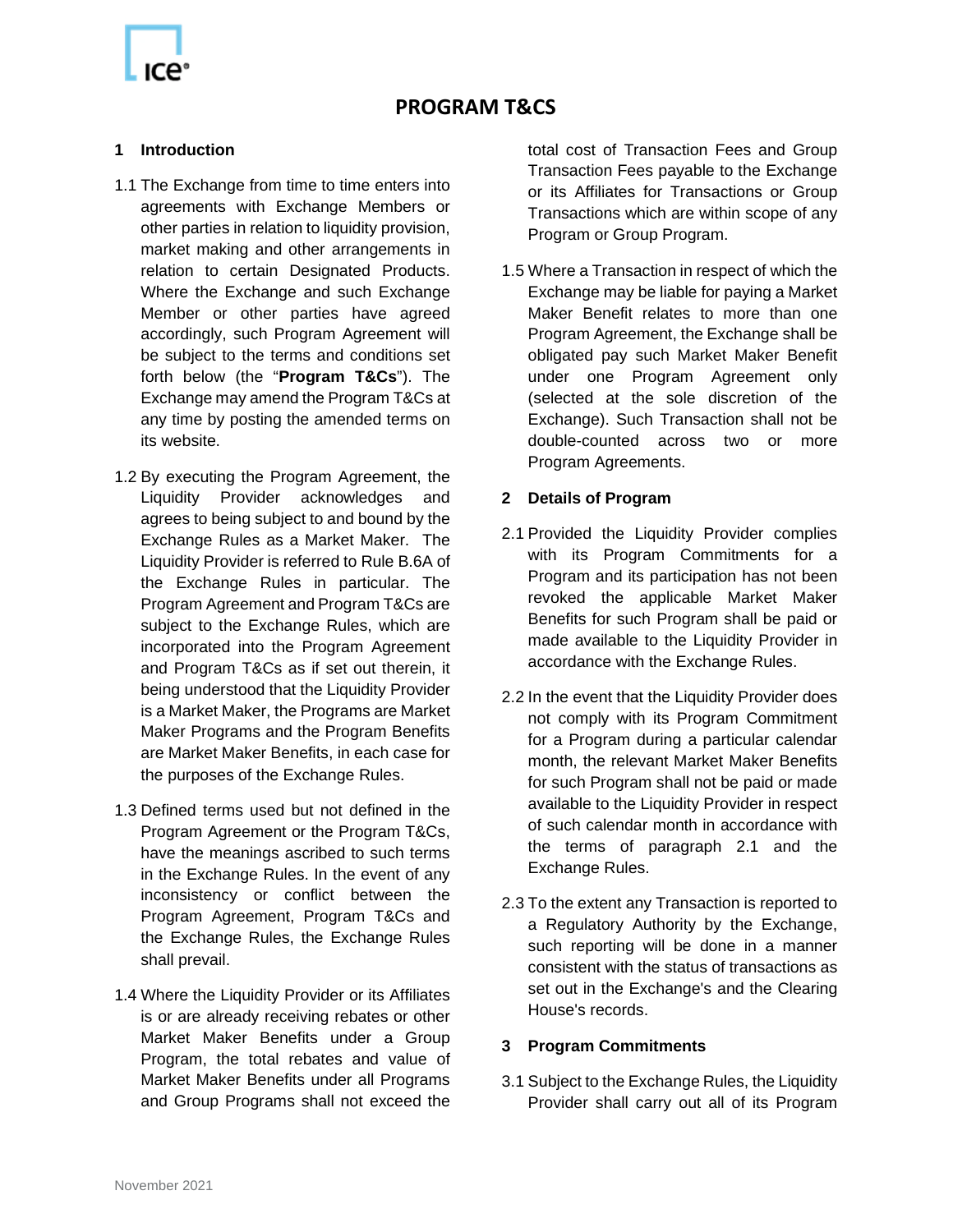Commitments. The Exchange may require that the relevant Transactions and/or Group Transactions be booked or otherwise referable to specified accounts or Trading IDs in order for the Exchange to determine whether a Program Commitment or any Transaction or Group Transaction threshold has been met or whether any Market Maker Benefit has accrued.

- 3.2 The Exchange is authorized to review trading in the proprietary account(s) identified by the Liquidity Provider in the Program Agreement in order to determine whether the Liquidity Provider is continuing to meet the requirements of a Program and if the Liquidity Provider should continue to remain, or be renewed as a participant, in a Program.
- 3.3 The Exchange is authorized to contact the Liquidity Provider's Clearing Member(s) from time to time to confirm the Liquidity Provider's continued eligibility for a Program and that such Clearing Member(s) are authorized to release all trading information related to the proprietary account(s) identified by the Liquidity Provider in the Program Agreement to the Exchange.
- 3.4 The Liquidity Provider acknowledges that the Exchange may revoke the Liquidity Provider's status as a participant in a Program in accordance with the Exchange Rules.
- 3.5 The Exchange may vary or amend the Program Description or any part thereof (including without limitation the Program Commitments) by informing the Liquidity Provider in writing.

## **4 Benefits Relating to certain Transactions and Group Transactions**

4.1 Where any Market Maker Benefit relates to Transactions and Group Transactions in mini contracts and related big contracts, such Transactions and Group Transactions

must occur in the same calendar month in order to qualify for the rebate payable under such Market Maker Benefit. Accrued Transaction Fee Rebate Amounts under such Market Maker Benefit may not be carried forward into the next calendar month. Group Transaction Fees for ICE Futures Europe and ICE Clear Europe Limited in connection with such Market Maker Benefit will be calculated at the end of each calendar month.

- 4.2 The Market Maker Benefits referred to in paragraph 4.1:
- 4.2.1 may accrue cumulatively and together with each other, provided that the relevant requirements are met and the relevant thresholds set out in the Program Description are exceeded; and
- 4.2.2 relate to fees charged by both ICE Futures Europe and ICE Futures Singapore in respect of both Group Transactions and Transactions.

# **5 Termination**

- 5.1 Termination of the Program Agreement in accordance with the Exchange Rules does not affect a party's accrued rights and obligations at the date of termination. Termination of all of the Liquidity Provider's participation in all Programs shall constitute termination of the Program Agreement.
- 5.2 Subject to Rule B.6A.7, each Program will run for the Term. The Exchange may extend the Term by informing the Liquidity Provider in writing.

# **6 Market abuse**

6.1 The Liquidity Provider shall not engage in any behaviour which amounts to market abuse, insider dealing, market manipulation, money laundering or which is in breach of any similar provision of Applicable Laws, including any course of conduct which creates a false or misleading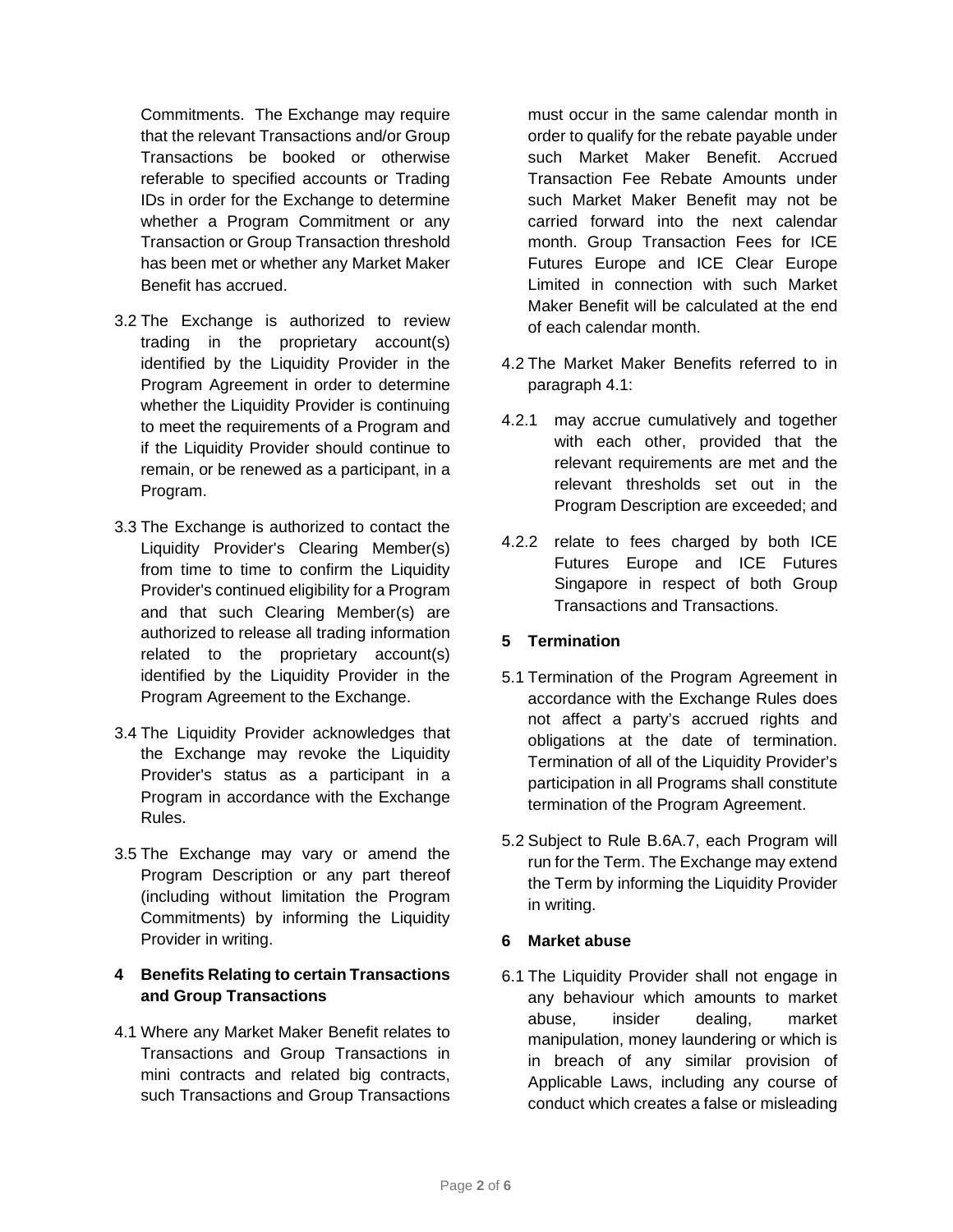impression as to the market in or the price or value of any investments for the purpose of creating that impression and of thereby inducing another person to acquire, dispose of, subscribe for or underwrite those investments or to refrain from doing so or to exercise, or refrain from exercising, any rights conferred by those investments.

6.2 The Exchange and the Liquidity Provider acknowledge that any Program is intended solely to reduce the transaction costs payable by the Liquidity Provider to the Exchange as a result of trading in a Designated Product. The Liquidity Provider shall not unduly affect or distort the proper market in a Designated Product. The Liquidity Provider shall not enter into any transaction with the Exchange other than for proper trading purposes (which include, but are not limited to, hedging, investment, speculation, arbitrage or filling client orders).

## **7 Confidentiality and Publicity**

- 7.1 Notwithstanding the foregoing, the terms of the Program Agreement shall be regarded as confidential information between the parties and neither party shall disclose the terms of the Program Agreement except as set out in the Exchange Rules. The Exchange shall hold confidential information in accordance with the Exchange Rules. In the case of the Clearing House, confidential information shall be treated by it in accordance with Rule 106 of the Clearing House Rules.
- 7.2 The Liquidity Provider agrees, and to the extent any Program relates to any positions, trades, Transactions or Group Transactions entered into by its Affiliates, shall procure the consent of such Affiliate and any other relevant exchange member or clearing member, to the disclosure and exchange of information to and from the Exchange and its Affiliates for any purpose in connection with the Program Agreement or any

Program, including the calculation of any Transaction Fee Rebate Amount or other Market Maker Benefit.

7.3 The Exchange is authorized to obtain from any Affiliate of the Exchange (including without limitation ICE Futures U.S. and ICE Futures Europe), and each such Affiliate is hereby authorized to disclose to the Exchange, the amount of any Group Transaction Fee and such other information as the Exchange may require in order to determine whether any Group Transaction threshold has been met or whether any Market Maker Benefit has accrued.

# **8 Payment**

- 8.1 Terms and conditions relating to payments shall be as set out in the Exchange Rules.
- 8.2 In the absence of any payment instructions, the Exchange shall be entitled (but shall not be required) to make payment in respect of any payment under the Program Agreement by crediting amounts to the proprietary account or customer account of the relevant Exchange Member or Clearing Member and in doing so shall have made good discharge of its obligations and those of the Clearing House in relation to the Program Agreement and the Program Commitments.

#### **9 Other terms**

- 9.1 The Program Agreement may be executed in any number of counterparts, each of which when executed and delivered is an original, but all of the counterparts together constitute the same document.
- 9.2 The Program Agreement and any noncontractual obligations arising out of or in connection with it shall be governed by and construed in accordance with the laws of the Republic of Singapore. Subject in all cases to the parties complying with any provisions of Rule H.2.1 of the Exchange Rules solely as it relates to the Complaint Resolution Procedure and as if such provisions applied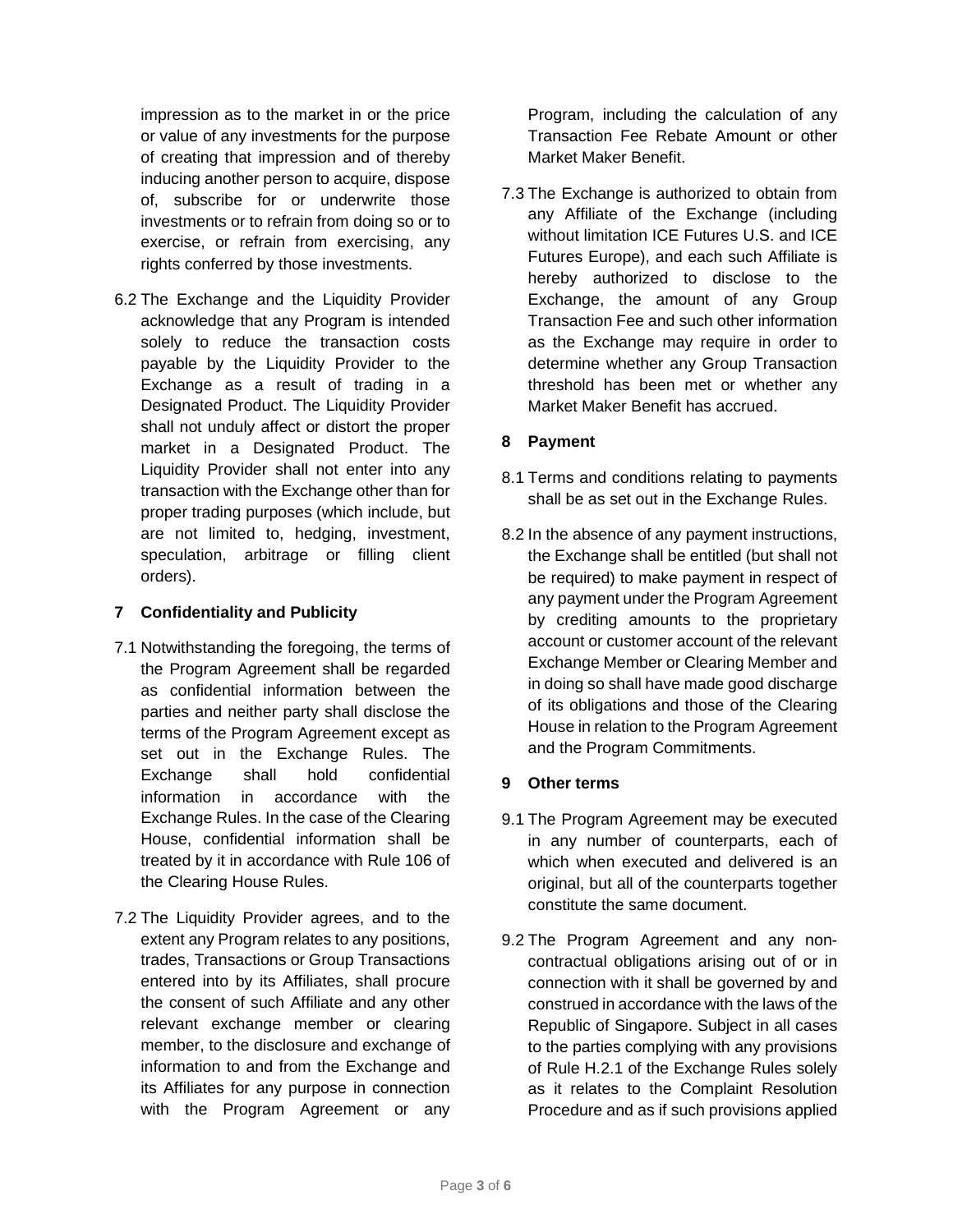*mutatis mutandis* to the parties and the Program Agreement, any dispute arising out of or in connection with the Program Agreement (including a dispute relating to the existence, validity or termination of the Program Agreement) shall be referred to and finally settled by arbitration under the arbitration rules of the Singapore International Arbitration Center ("**SIAC**"), which SIAC Rules are deemed to be incorporated herein. In the event of a conflict between any provision of the SIAC Rules and this paragraph 9, this paragraph 9 shall prevail. The seat of arbitration will be Singapore and the language of the arbitration proceedings shall be English.

## 9.3 INTENTIONALLY LEFT BLANK

- 9.4 The parties agree that any other exchange member, clearing member, customer, liquidity provider or other third party may be joined as an additional party to an arbitration under this paragraph 9 and that arbitrations under this paragraph 9 may be consolidated into a single arbitration with other arbitrations involving such other parties and the Exchange or Clearing House in the same way and subject to the same conditions as an additional party may be joined to an arbitration or arbitrations may be consolidated pursuant to the Exchange Rules. In case of such joinder or consolidation, the tribunal shall make a single, final award determining all disputes between the relevant parties in those proceedings. The Liquidity Provider and the Exchange shall be deemed irrevocably to have waived any right to challenge any award or order of the tribunal by reason of the fact that it arises from a joined or consolidated arbitration.
- 9.5 Subject to paragraph 9.4, a person who is not a party to the Program Agreement shall have no right under the Contracts (Rights of Third Parties) Act (Chapter 53B of Singapore) to enforce any of its terms.
- 9.6 The Clearing House may, subject to paragraph 9.5, enforce and enjoy the benefit of any term of the Program Agreement which expressly confers rights on it.
- 9.7 Notwithstanding any term of the Program Agreement, the consent of any person who is not a party is not required to rescind or vary the Program Agreement at any time.
- 9.8 The Liquidity Provider shall provide all reasonable assistance as requested by the Exchange in connection with the exercise by the Exchange of its rights under the Program Agreement.

## 10 **Definitions**

Unless otherwise expressly stated to the contrary, the following expressions shall have the following meanings when used in the Program Agreement and the Program T&Cs:

"**Affiliate**" shall have the meaning given to the term "related corporation" as defined in Section 4(1) of the Companies Act (Chapter 50 of Singapore);

"**Business Day**" or as the context admits "**business day**" means each weekday on which the Designated Products are available for trading on the electronic market operated by the Exchange;

"**calendar spread**" means a strategy trade involving any combination of expiry months in connection with contract;

"**Designated Market Making Hours**" or as the context admits "**designated market making hours**" shall in each case be the periods of time set out in a Program Description relating to each Business Day, for the duration of the relevant Program. The Designated Market Making Hours excludes periods during which a Material Market Disruption exists or during which the Liquidity Provider is unable to access the ICE Platform for reasons beyond its reasonable control;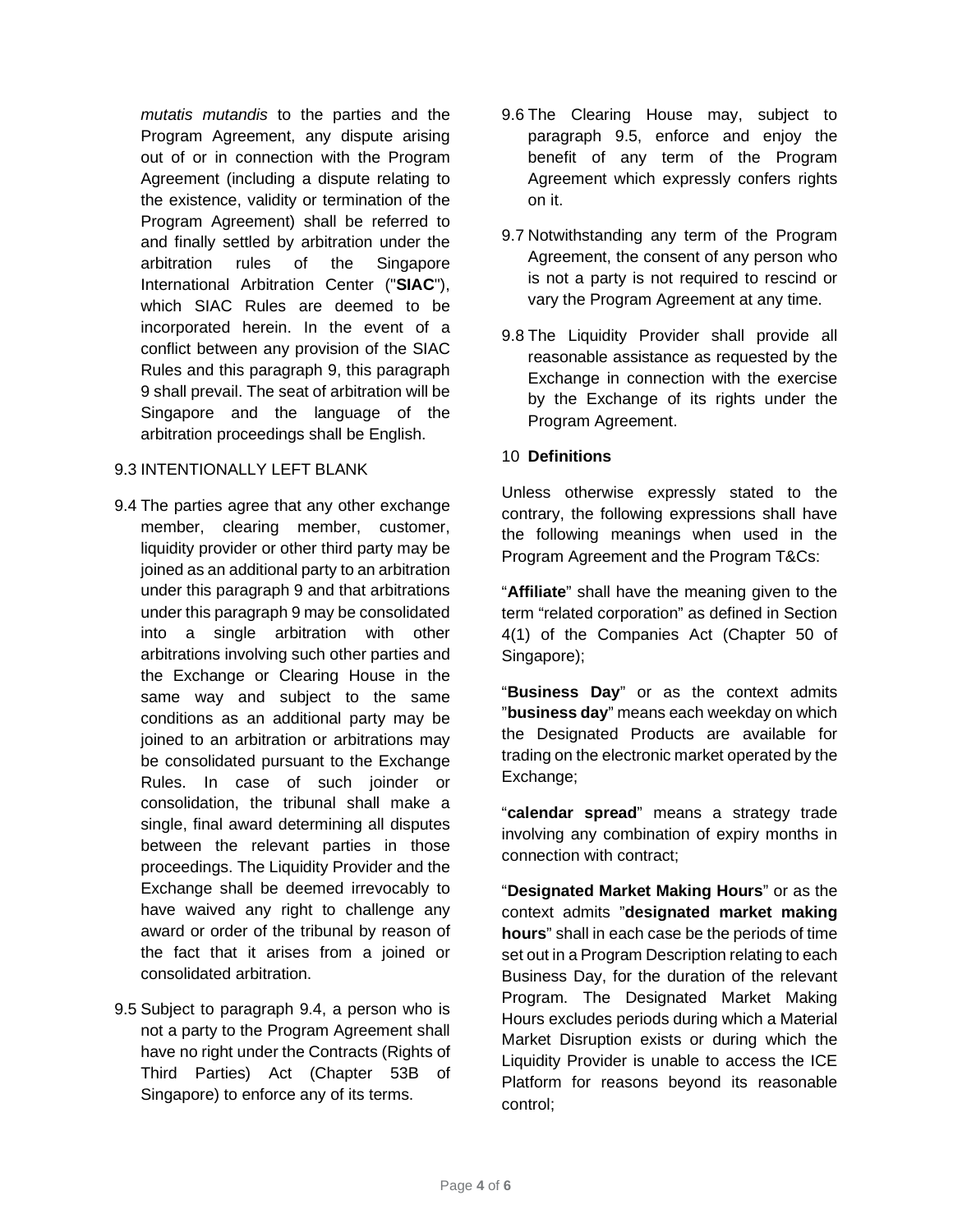"**Designated Product**" or as the context admits "**designated product**" in each case means a Product specified as such in a Program Description;

"**Exchange Rules**" means the rules and procedures of the Exchange, as interpreted in accordance with Circulars and as amended from time to time as published on https://www.theice.com/futuressingapore/regulation;

"**fee**" means Group Transaction Fee or Transaction Fee", as applicable;

"**Group Program**" means any incentive program or equivalent arrangement operated by an Affiliate of the Exchange which would be a Market Maker Program (as defined in the Exchange Rules) if it were operated by the Exchange;

"**Group Transaction**" means any transaction executed on a market operated by an Affiliate of the Exchange which would be a Transaction if it were executed on a market operated by the Exchange;

"**Group Transaction Fee**" means any fees payable to an Affiliate of the Exchange (other than the Clearing House) in respect of the execution of a Group Transaction and includes both exchange and clearing fees arising from such Group Transaction;

"**Liquidity Provider**" has the meaning set out in the Program Agreement or where applicable is a party to a Program Agreement other than the Exchange;

"**Material Market Disruption**" means a suspension of trading on the ICE Platform which has been instituted in accordance with the Exchange Rules and has been confirmed by the Exchange, including, for the avoidance of doubt, the circumstances contemplated in Rule B.6A.3 and B.6A.4(b);

"**mini contract**" means a Product listed on the Exchange which contains the word "mini" in its name and which is a Designated Product;

"**product**" has the meaning given to "**Product**" in the Exchange Rules;

"**Program**" or as the context admits "**program**" in each case means the liquidity provision, market maker or other program described in the Program Description;

"**Program Agreement**" means an agreement howsoever named and executed by the Exchange and an Exchange Member or other parties in connection with liquidity provision, market making, incentive or other arrangements in relation to certain Designated Products, in each case where the parties to such agreement have agreed that the Program T&Cs shall apply to such agreement;

"**Program Benefits**" means the benefits described in the Program Description;

"**Program Commitment**" or as the context admits "**program commitment**" in each case has the meaning set out in the relevant Program Description;

"**Program Description**" or as the context admits "**program description**" in each case means (i) the description of the Program as set out in the Program Agreement, (ii) further descriptions of further Programs as the parties may further agree in writing from time to time or (iii) any such description described in (i) or (ii) which the parties may amend or supplement from time to time in writing or pursuant to paragraph 3.5 above, provided in all cases that such further, amended or supplemented description would be deemed to apply to the Program Agreement;

"**related big contract**" means in relation to a mini contract, a futures contract listed on an Affiliate of the Exchange which has substantially the same contract specifications as such mini contract except in relation to the contract size;